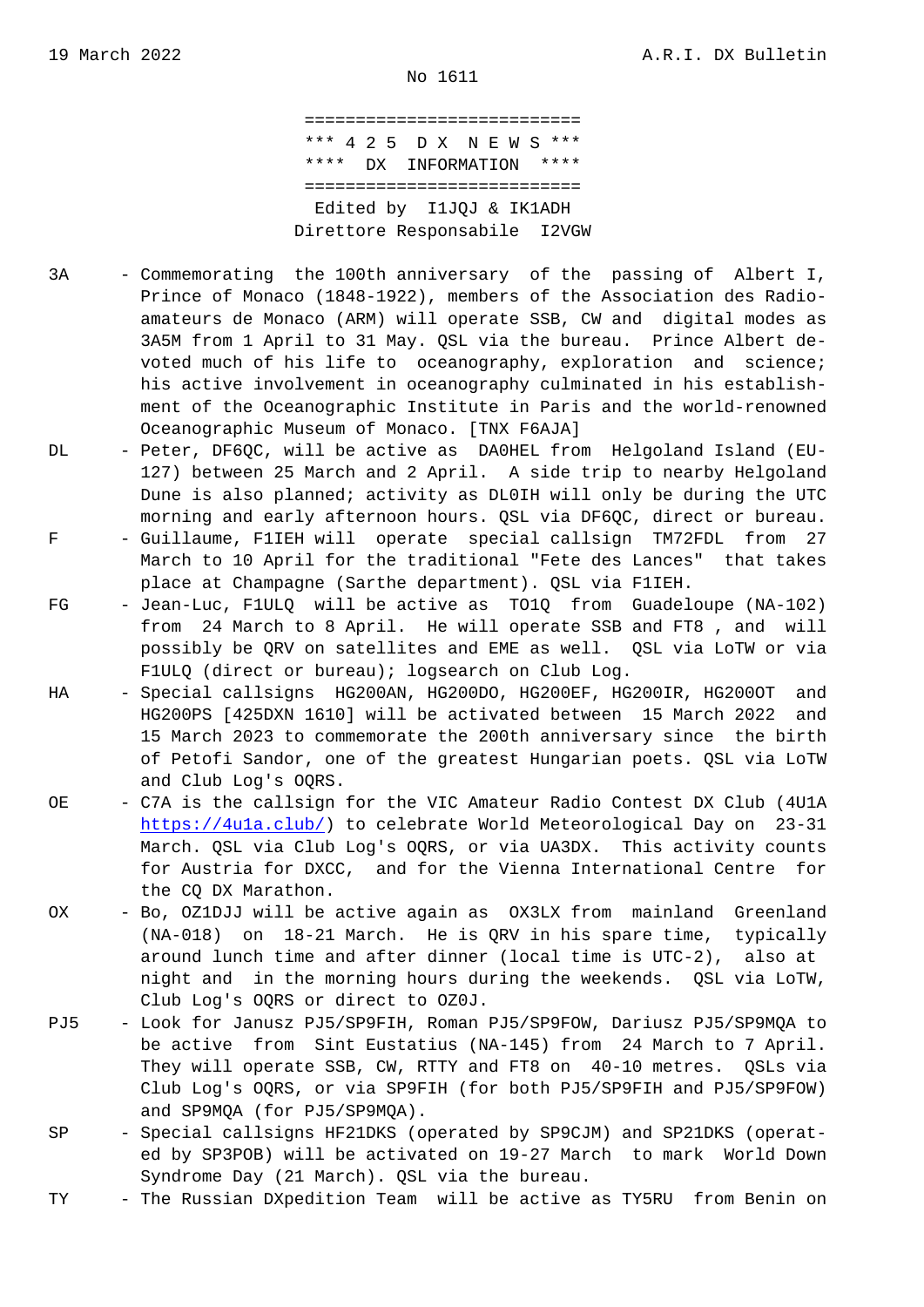and  $\text{MW302}$ , will be  $\text{QKV}$  on 160-6m and the  $\text{QOT100}$  satellite, CW, SSB and FT8 with several stations and a wide range of antennas. QSL via Club Log's OQRS and LoTW. Bookmark https://ty5ru.org/en/ for more information and updates.

- VP5 Ross, W2TT and John, AF3K will be active as VP5/W2TT and VP5/AF3K from Providenciales (NA-002), Turks and Caicos Islands on 23-29 March. They will operate SSB, CW and di[gital modes on 80-6 met](https://ty5ru.org/en/)res, and will participate in the CQ WW WPX SSB Contest as VP5P. QSLs via Club Log's OQRS, LoTW, or via N2OO. [TNX DX World]
- XE Celebrating the 62nd anniversary of the Asociacion de Radio Aficio nados de la Republica Mexicana, special callsigns 6D1A, 6D2A and 6D3A will be active from 15 March to 15 April. QSLs via LoTW. See http://puebladx.org/spcall/spcall\_log\_grupal.php?Evento=ARARM62 for downloadable certificates and QSLs.
- XE XI0X is the special callsign for Ramon, XE1KK to use "during the [rest of 2022 mostly on digital modes". QSL via LoTW only.](http://puebladx.org/spcall/spcall_log_grupal.php?Evento=ARARM62)

 =========================== \*\*\* 4 2 5 D X N E W S \*\*\* \*\*\*\* GOOD TO KNOW ... \*\*\*\* =========================== Edited by I1JQJ & IK1ADH Direttore Responsabile I2VGW

Access to the main functions of www.425dxn.org is provided by the 425DXN App for Android. It is available on Google Play - free of charge, no ads. Enjoy!

3Y0J --- > The Bouvet Island 3Y0J team is looking for one more operator, and posted the following announcement on 15 March:

"Specifically we're looking for a NA SSB operator.

If you always have wanted to go on a most wanted DXpedition like Bouvet then send us an email: info[@]3y0j.no. We would love to have you on the team, and can guarantee an exciting challenge! It will be all hard work. You will have to sail for 10 days, get seasick, then carry 6.3 metric ton into a zodiac, do a wet zodiac landing, fight the elephant seals, climb a rock, haul all equipment up, install the camp in harsh and cold environment, operate A LOT (we have 12 radios, one for each), sleep in a cold place, no beer or steak being served but you eat MRE, toilet is w/o insulation - but great seaview, be prepared for an emergency evacuation, and sail back for another 8 days. Team agreement says you can talk your own native language in the pileup and say hello to your friends in Romania, Germany, Colombia or whatever. There ss no shower for 3 weeks. The fee for this luxury vacation is only \$20,000. But you will have the biggest pileup ever. And if there is a shortfall of donations you have to pay more. Requirements:

(1) can take 7 weeks vacation in Jan/Feb 2023 (2) SSB contester or DXPedition experience

(3) from NA"

CY0C ---> "The DXpedition has been authorized", it was posted a few days ago to the Sable Island DXpedition's website, "however, the exact date is not yet been provided. The request is for October 2022. Indications have been positive; however there are still issues for Parks Canada as to the schedule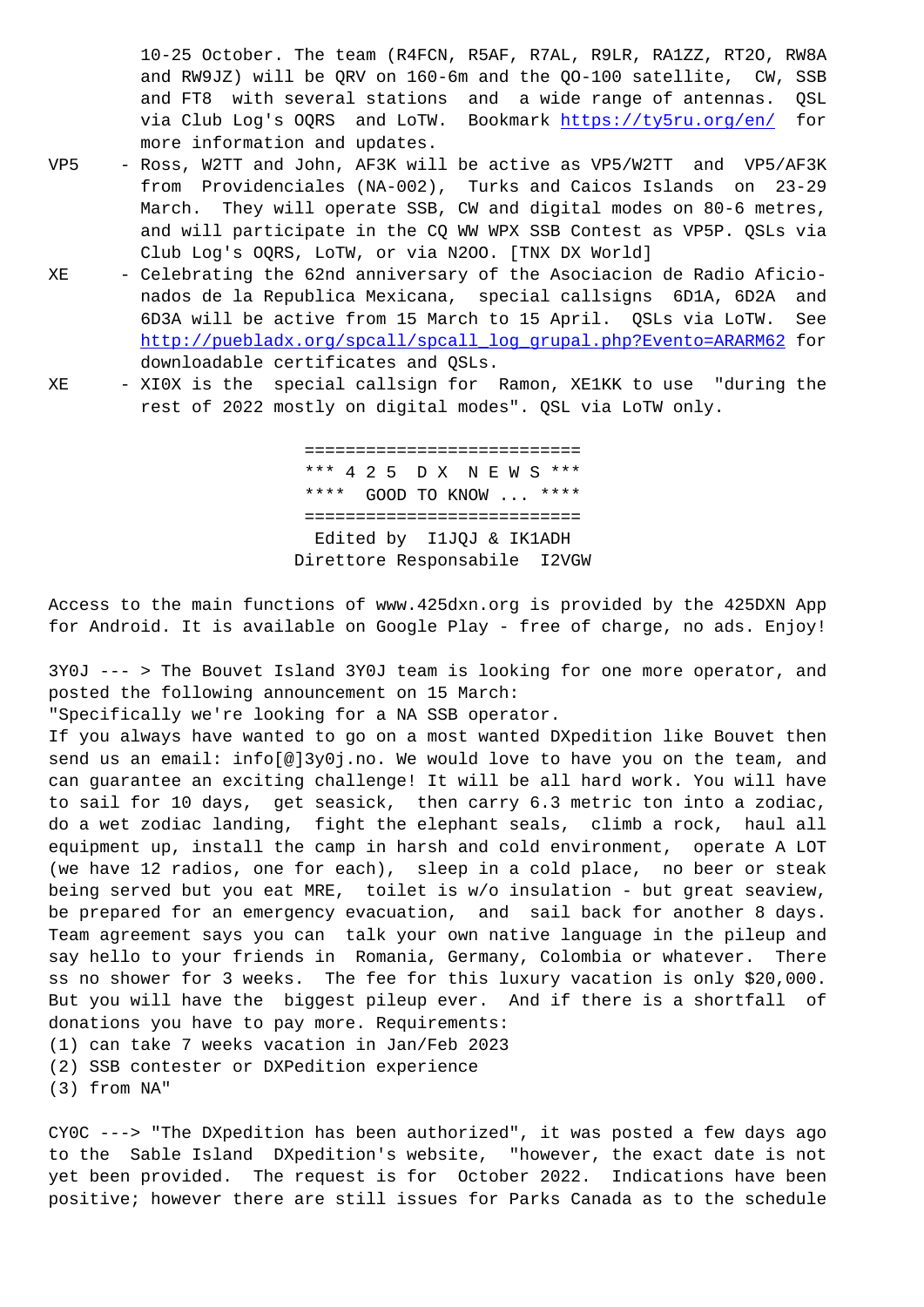working hard to get the DXpedition scheduled". Updates will be posted to http://cy0dxpedition.net/index.html.

R150WS ---> The team left Sopochnaya Karga on 13 March, one day later than [planned, and reached Rykachev Islan](http://cy0dxpedition.net/index.html)d (AS-104) on 18 March around 08.30 UTC. Activity on the bands is expected to start on 19 March. As for the RI0BI operation from Isachenko Island (AS-050), ice conditions in that area seem to be deteriorating and the situation does not look promising.

TX5N ---> The Austral Islands DXpedition project [425DXN 1605] is on schedule, planned to be on the air on 16-28 April. "Several last minute topics were discussed during a March 15th team meeting, including entry formalities for French Polynesia, the government's required Covid documentation and the operator scheduling. Our equipment was delivered to Raivavae (OC-114) by cargo ship and is now stored at the guest house from where we will operate". The team (K0BEE, K5GS, N6XG, N7BX, N7QT, W1SRD and DJ9RR) will operate CW, SSB, RTTY and FT8 on 160-10 metres. See https://tx5n.net/ for their bandplan and other information. QSL via M0URX's OQRS. [TNX K5GS]

---------------------------------------[------------------](https://tx5n.net/)-------------------

## SOME RESPONSES TO RECENT WORLD EVENTS

- \* "After careful deliberation, the SP DX Contest Committee, together with Polish Amateur Radio Union (PZK) and the SP DX Club, has decided to cancel the 2022 SP DX Contest". The decision was taken on 14 March in light of the current "extraordinary circumstances", which see Polish amateurs "giv ing shelter to Ukrainian refugees in their homes and offering their help and services in every way possible": https://spdxcontest.pzk.org.pl/2022.
- \* The Latvian Radiosport Federation (LRSF) supports Ukraine during these tough times and invites radio amateur[s around the world to join this sup](https://spdxcontest.pzk.org.pl/2022) port by donating: https://www.lral.lv/lrsf/index.html. Over the past few years LRSF founder Yuris Petersons (YL2GM) organized several DXpeditions, whose team members often included Ukrainian operators.

\* "CQ Communications, [Inc., publishers of CQ Amateur R](https://www.lral.lv/lrsf/index.html)adio magazine and sponsor of the CQ World Wide DX and WPX Contests, announced today [17 March, Ed.] that in light of the invasion of Ukraine by Russia and Belarus, it will not accept competitive entries in any of its sponsored contests by amateur radio stations in Russia, Belarus or the separatist Donbas region of Ukraine (unofficial D1 prefix). Logs submitted by these stations will be accepted only as check logs. In addition, contacts with these stations by other participants will have zero point value and will not count as multipliers.

 This is in line with a similar action taken by the Radio Society of Great Britain, following the lead of other international sports federations around the world.

 'We regret the need to take this action', said CQ Publisher Richard Ross, K2MGA, 'and recognize that the vast majority of our fellow amateurs who are affected by it are innocent bystanders who had no role in their government's decision to invade another sovereign country. However, in